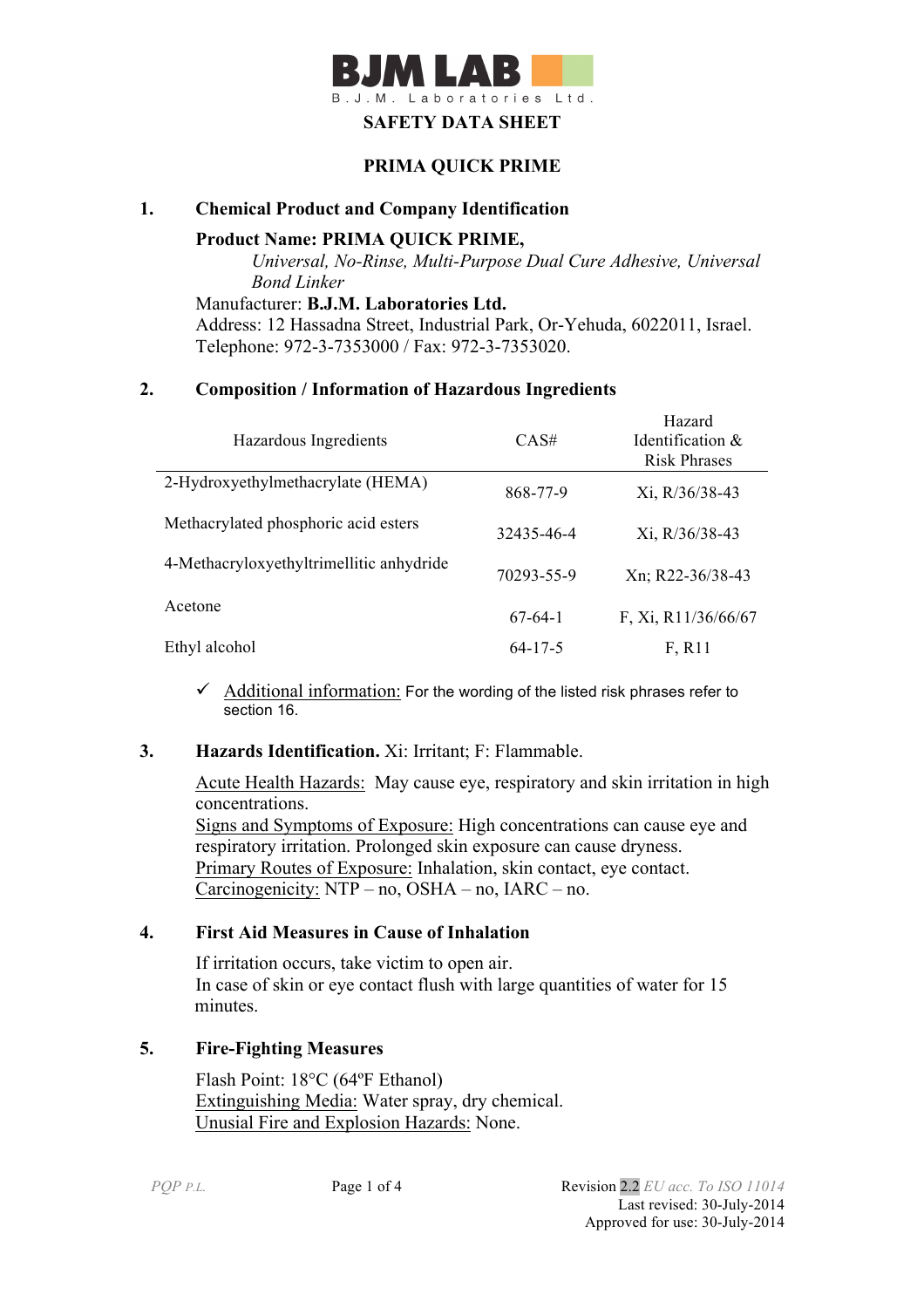

### **6. Accidental Release Measures**

Clean-Up Procedure: Clean spill area with detergent and water.

# **7. Handling and Storage**

 Handling: No special measures necessary if handled according to instructions. Storage: Keep container tightly closed when not in use.

### **8. Exposure Controls/ Personal Protection**

 Respiratory Protection: Avoid inhalation of vapors. No special protection under normal use vapors. Hand and Skin Protection: Avoid unnecessary skin contact.

### **9. Physical and Chemical Properties**

Appearance: Transparent liquid Odour: Weak, ester like odour Boling Point: N/A Flash Point: 18°C (64ºF Ethanol) Solubility in Water: Soluble Vapor Density ( $Air = 1$ ):  $N/E$ Vapor Pressure (mmHg): N/E

# **10. Stability and Reactivity**

 Stability: This material is stable. Hazardous Reactions: None if handled according to directions Hazardous Polymerization: None. Conditions to Avoid: Heat. Incompatibility: Reducing agents

# **11. Toxicological Information**

Irritation of Skin: Dryness and Irritation possible upon prolonged exposure. Allergic Effects: Methacrylate sensitive individuals may exhibit an allergic reaction.

# **12. Ecological Information**

 Do not discharge into suvers or water supplies. Environmental persistence and degradability: No data available. Ecotoxicity: No data available.

### **13. Disposal Considerations**

 May be disposed of in landfill or incinerator In accordance with local, state and federal regulations.

### **14. Transport Information**

|          | 14.1 Transport at land ADR |             |                                   | RID.                           |       |
|----------|----------------------------|-------------|-----------------------------------|--------------------------------|-------|
|          |                            | UN Number   | 1170                              | Kemler                         | $---$ |
| POP p.l. |                            | Page 2 of 4 | Revision 2.2 EU acc. To ISO 11014 |                                |       |
|          |                            |             |                                   | Last revised: 30-July-2014     |       |
|          |                            |             |                                   | Approved for use: 30-July-2014 |       |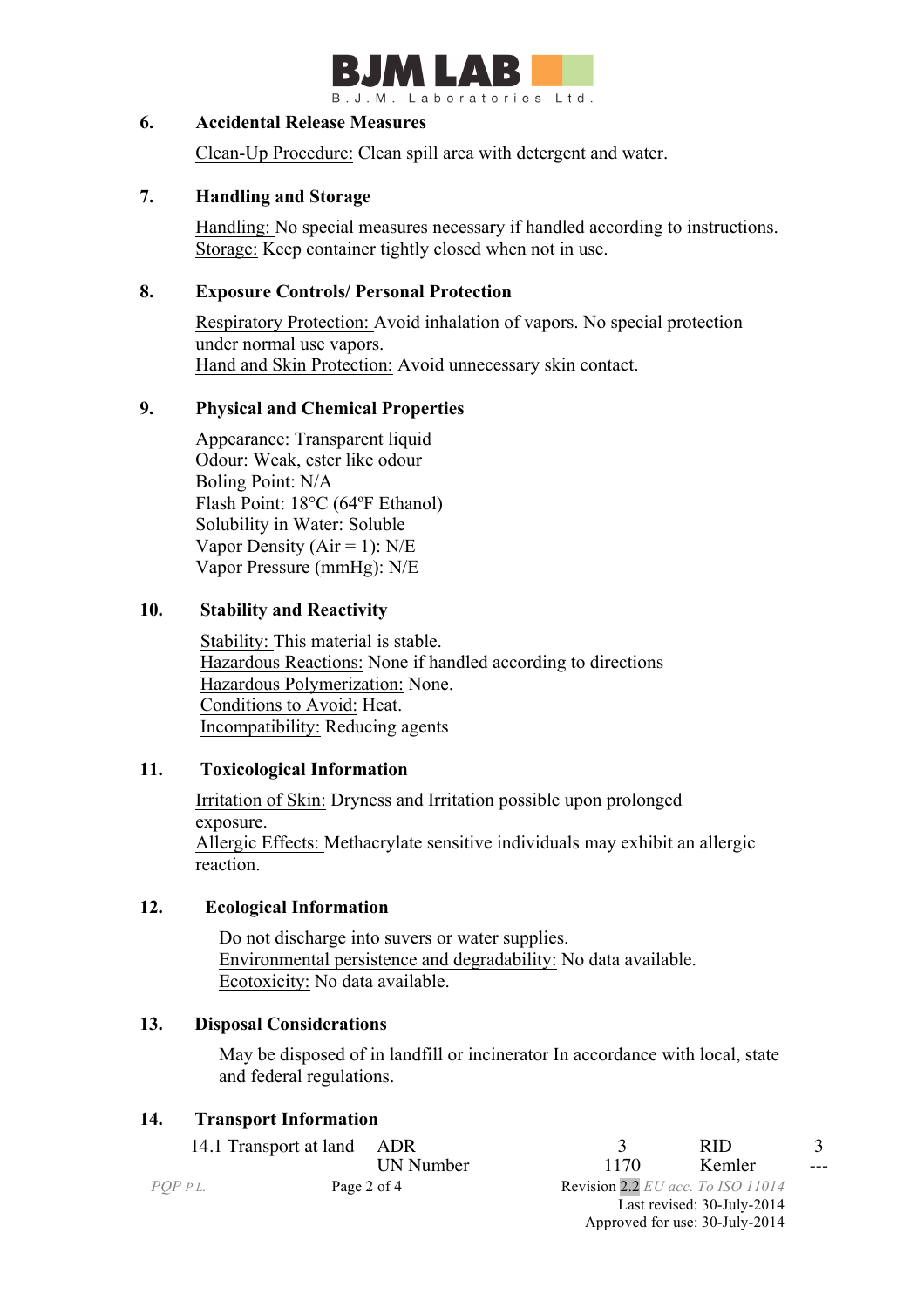

|                       |                        |                         | Number      |   |
|-----------------------|------------------------|-------------------------|-------------|---|
|                       | Packing Group          | Ш                       |             |   |
|                       | Proper shipping name   | <b>Ethanol Solution</b> |             |   |
| 14.2 Transport at sea | <b>ADNR</b>            | 3                       | <b>IMDG</b> | 3 |
|                       | <b>UN Number</b>       | 1170                    |             |   |
|                       | EMS                    | $F-E$ , S-D             | <b>MFAG</b> |   |
|                       | Packing Group          | Ш                       |             |   |
|                       | Proper shipping name   | <b>Ethanol Solution</b> |             |   |
| 14.3 Air transport    | <b>ICAO / IATA-DGR</b> |                         |             |   |
|                       | <b>UN Number</b>       | 1170                    |             |   |
|                       | Proper shipping name   | <b>Ethanol Solution</b> |             |   |
|                       | <b>Subsidiary Risk</b> |                         |             |   |
|                       | Labels                 | <b>Ethanol Solution</b> |             |   |
|                       | Packing Group          |                         |             |   |
|                       |                        |                         |             |   |

 U.S. DOT Shipping Name: Ethanol Solution U.S. DOT Hazard Class: 3 Number: UN1170 U.S. Dot Packing Group: III Other: Class 3 Flammable Liquids.

# **15. Regulatory Information**

This product requires classification according to the criteria of EC. The product is a medical device according to the EC-directive 93/42.

*PQP P.L.* Page 3 of 4 Revision 2.2 *EU acc. To ISO 11014* 15.1 UN Number 15.2 National regulations 15.3 EU number 15.4 Hazard symbols  $Xi$ 15.5 Hazard designation Xi: Irritant. F: Flammable. Contains Ethyl Alcohol, HEMA, 4-Methacryloxyethyltrimellitic anhydride, Acetone. 15.6 Risk phrases **R: 11, 22, 36, 37/38, 43, 66, 67**  11 Highly flammable. 22 Harmful if swallowed. 36 Irritating to eyes. 37/38 Irritating to respiratory system and skin. 43 May cause sensitization by skin contact. 66 Repeated exposure may cause skin dryness or cracking. 67 Vapours may cause drowsiness and dizziness. 15.7 Safety phrases **S: 2, 9, 16, 23, 26, 28, 24/25, 37/39** 2 Keep out of the reach of children. 9 Keep container in a well-ventilated place. 16 Keep away from sources of ignition - No smoking. 23 Do not breathe vapour. 26 In case of contact with eyes, rinse immediately with plenty of water and seek medical advise.

> Last revised: 30-July-2014 Approved for use: 30-July-2014